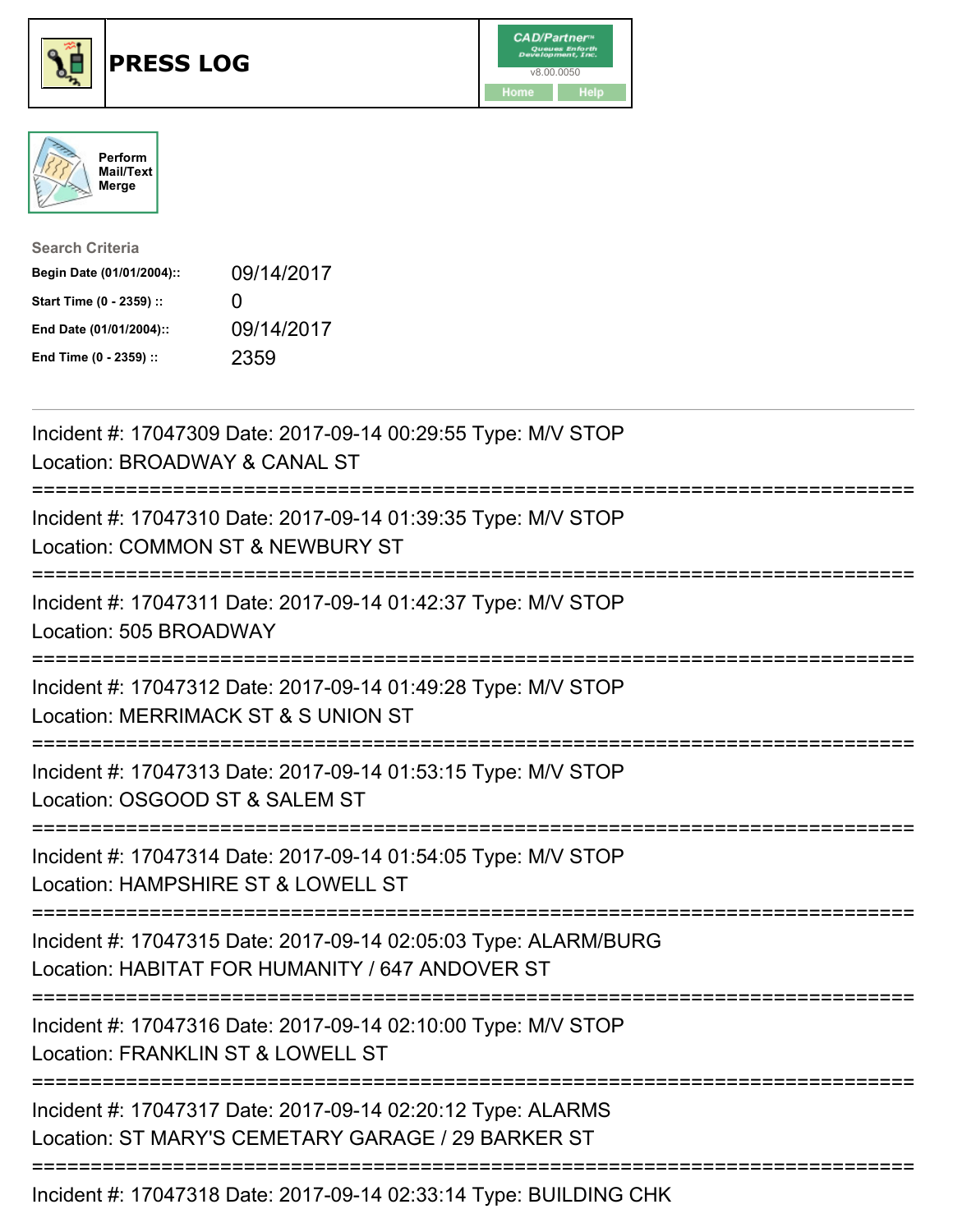| Location: 703 HAVERHILL ST                                                                                                                 |
|--------------------------------------------------------------------------------------------------------------------------------------------|
| Incident #: 17047319 Date: 2017-09-14 02:38:18 Type: M/V STOP<br>Location: 665 HAVERHILL ST                                                |
| Incident #: 17047320 Date: 2017-09-14 02:48:22 Type: ASSSIT OTHER PD<br>Location: HAVERHILL ST & WARWICK ST<br>=========================== |
| Incident #: 17047321 Date: 2017-09-14 02:54:16 Type: M/V STOP<br>Location: 36 MARBLE AV                                                    |
| Incident #: 17047322 Date: 2017-09-14 03:00:33 Type: ALARMS<br>Location: ST MARY'S CEMETARY / 29 BARKER ST<br>:=========================   |
| Incident #: 17047323 Date: 2017-09-14 03:48:11 Type: DISTURBANCE<br>Location: 44 MELVIN ST                                                 |
| Incident #: 17047324 Date: 2017-09-14 04:07:28 Type: M/V STOP<br>Location: BROADWAY & COMMON ST                                            |
| Incident #: 17047325 Date: 2017-09-14 04:09:03 Type: EXTRA SURVEIL<br>Location: SOCIAL SECURITY / 439 S UNION ST                           |
| Incident #: 17047326 Date: 2017-09-14 04:12:27 Type: M/V STOP<br>Location: WINTHROP AV                                                     |
| Incident #: 17047327 Date: 2017-09-14 05:10:12 Type: MV/BLOCKING<br>Location: 69 HAVERHILL ST                                              |
| Incident #: 17047328 Date: 2017-09-14 06:43:13 Type: STOL/MV/PAS<br>Location: 11 SUMMER ST                                                 |
| Incident #: 17047329 Date: 2017-09-14 07:03:21 Type: CK WELL BEING<br>Location: 77 S UNION ST                                              |
| Incident #: 17047330 Date: 2017-09-14 07:16:50 Type: KEEP PEACE<br>Location: 12 HILLTOP AV                                                 |
| Incident #: 17047331 Date: 2017-09-14 07:19:29 Type: M/V STOP<br>Location: FLORENCE ST & WEST ST                                           |
| Incident #: 17047332 Date: 2017-09-14 07:21:22 Type: STOL/MV/PAS                                                                           |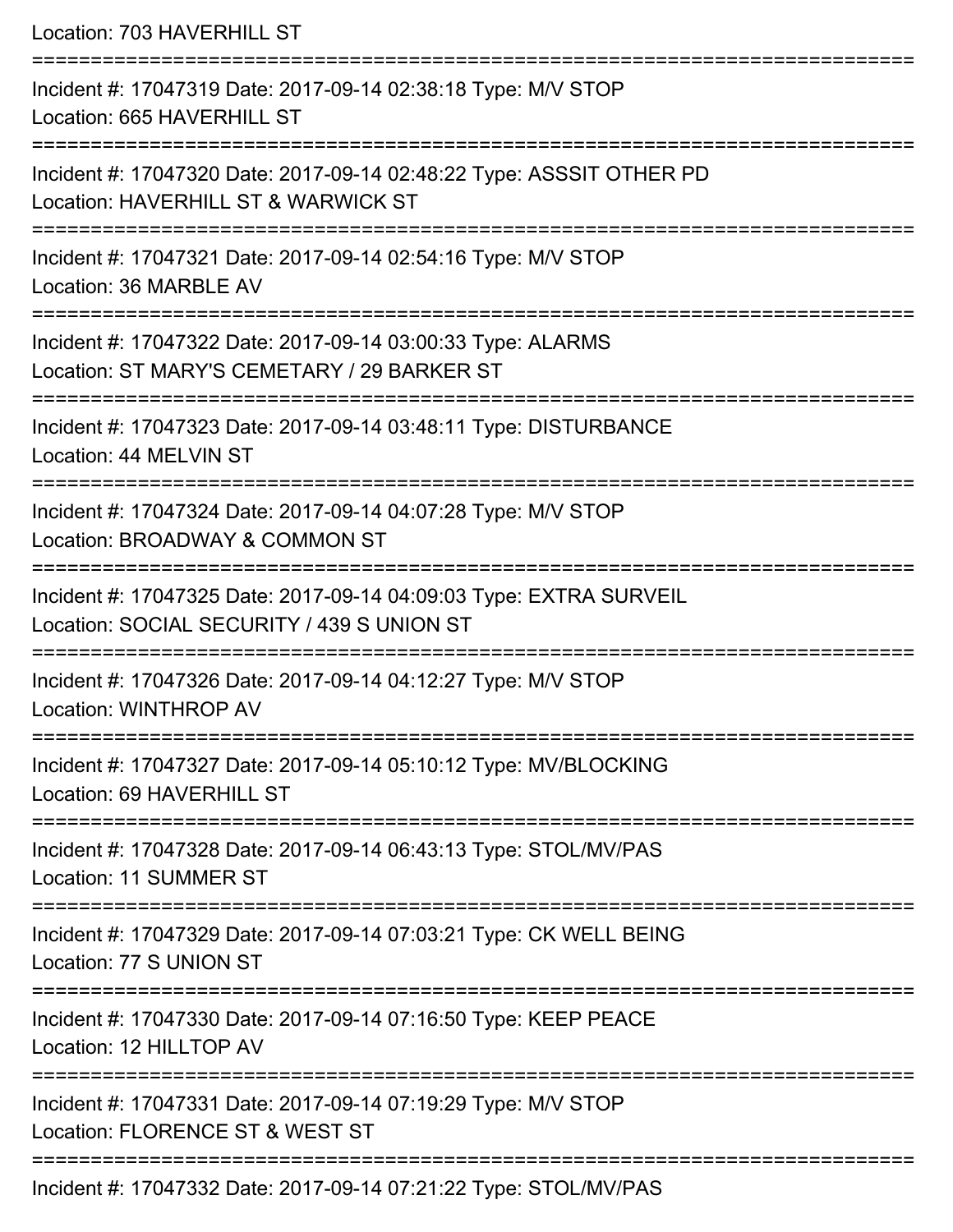| Incident #: 17047333 Date: 2017-09-14 07:21:59 Type: UNKNOWN PROB<br>Location: 1 WASHINGTON ST                        |
|-----------------------------------------------------------------------------------------------------------------------|
| Incident #: 17047334 Date: 2017-09-14 07:34:48 Type: M/V STOP<br>Location: FERGUSON ST & S BROADWAY                   |
| Incident #: 17047335 Date: 2017-09-14 07:46:54 Type: SELECTIVE ENF<br>Location: LENOX ST & S BROADWAY                 |
| Incident #: 17047336 Date: 2017-09-14 07:50:18 Type: LOCKOUT<br>Location: 4 UNION ST #102                             |
| Incident #: 17047337 Date: 2017-09-14 08:00:12 Type: M/V STOP<br>Location: ANDOVER ST & BALLARD RD<br>:============== |
| Incident #: 17047338 Date: 2017-09-14 08:28:35 Type: MAL DAMAGE<br>Location: 550 BROADWAY                             |
| Incident #: 17047339 Date: 2017-09-14 08:41:59 Type: ALARM/BURG<br>Location: AZEE PHARMACY / 25 MARSTON ST #101       |
| Incident #: 17047340 Date: 2017-09-14 08:58:21 Type: M/V STOP<br>Location: HAVERHILL ST & UNION ST                    |
| Incident #: 17047341 Date: 2017-09-14 09:27:13 Type: TOW OF M/V<br>Location: 96 FARNHAM ST                            |
| Incident #: 17047342 Date: 2017-09-14 09:31:26 Type: MV/BLOCKING<br>Location: 82 PHILLIPS ST                          |
| Incident #: 17047343 Date: 2017-09-14 09:51:47 Type: ANIMAL COMPL<br>Location: EL COQUI GROCERY / 89 NEWBURY ST       |
| Incident #: 17047344 Date: 2017-09-14 10:08:31 Type: SUICIDE ATTEMPT<br>Location: 187 PARKER ST FL 1                  |
| Incident #: 17047346 Date: 2017-09-14 10:18:58 Type: MISSING PERS<br>Location: 11 W LAUREL ST                         |
| Incident #: 17047345 Date: 2017-09-14 10:20:27 Type: M/V STOP<br>FRANIZI IN AT A LIAVERLIILI                          |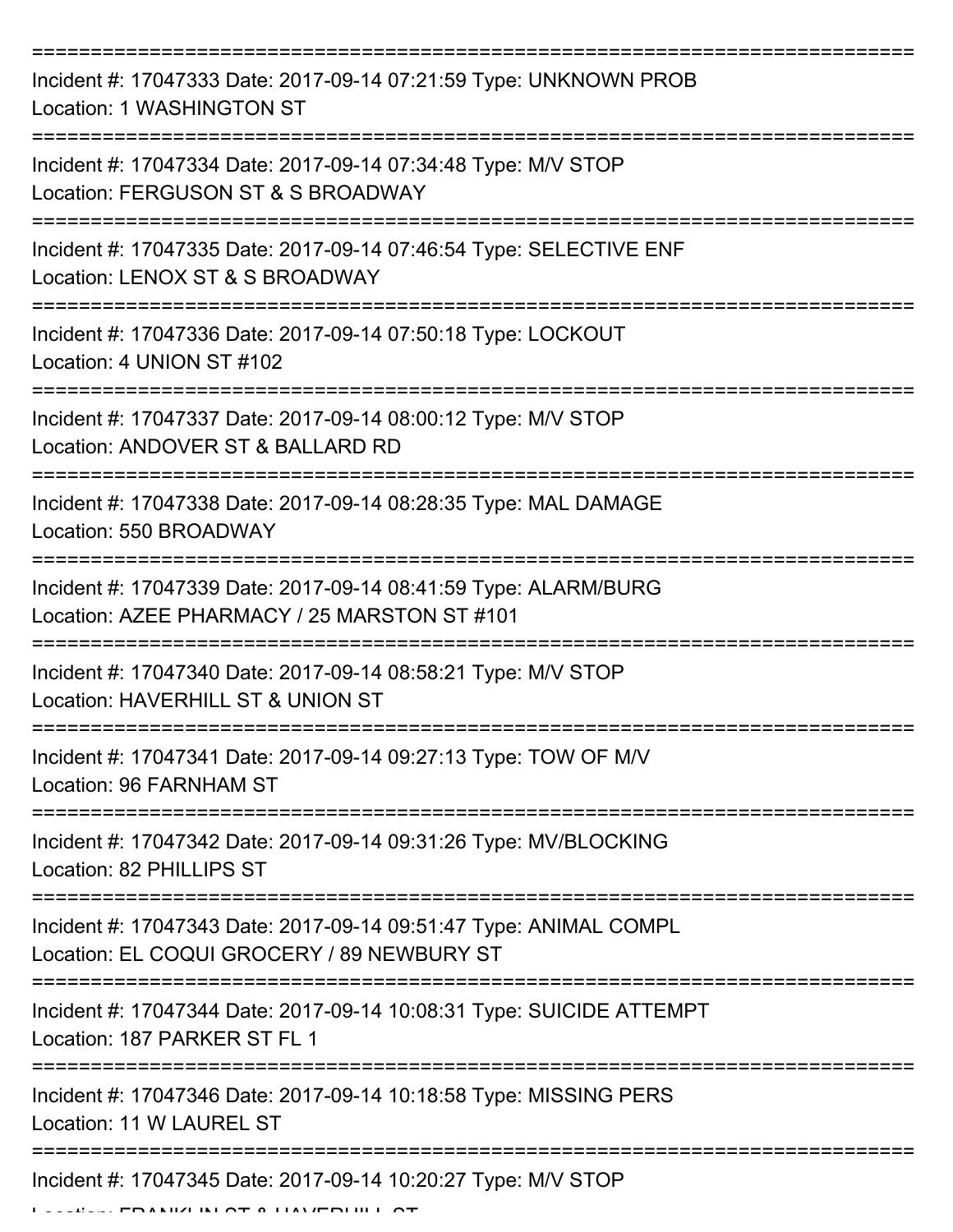| Incident #: 17047347 Date: 2017-09-14 10:25:00 Type: NEIGHBOR PROB<br>Location: 5 FARNHAM ST #B FL 1              |
|-------------------------------------------------------------------------------------------------------------------|
| Incident #: 17047348 Date: 2017-09-14 10:32:34 Type: NEIGHBOR PROB<br>Location: 248 BROADWAY                      |
| Incident #: 17047349 Date: 2017-09-14 10:38:40 Type: SUICIDE ATTEMPT<br>Location: CENTRAL BRIDGE / 0 MERRIMACK ST |
| Incident #: 17047350 Date: 2017-09-14 10:47:47 Type: DISTURBANCE<br>Location: 10 NORRIS ST                        |
| Incident #: 17047351 Date: 2017-09-14 10:55:20 Type: TOW/REPOSSED<br>Location: 20 BELMONT ST                      |
| Incident #: 17047352 Date: 2017-09-14 10:57:12 Type: 209A/VIOLATION<br>Location: 669 ESSEX ST #BLDG 5 FL APT 2    |
| Incident #: 17047353 Date: 2017-09-14 11:18:29 Type: M/V STOP<br>Location: BROADWAY & VALLEY ST                   |
| Incident #: 17047354 Date: 2017-09-14 11:26:44 Type: M/V STOP<br>Location: BROADWAY & GREEN ST                    |
| Incident #: 17047355 Date: 2017-09-14 11:27:22 Type: SUS PERS/MV<br>Location: LEGACY PARK / 112 MARSTON ST        |
| Incident #: 17047357 Date: 2017-09-14 11:38:38 Type: SEIZED PROP<br>Location: 130 NEWTON ST FL BASEMENT           |
| Incident #: 17047356 Date: 2017-09-14 11:39:48 Type: M/V STOP<br>Location: 25 MARSTON ST                          |
| Incident #: 17047358 Date: 2017-09-14 11:40:58 Type: M/V STOP<br>Location: ANDOVER ST & BEACON ST                 |
| Incident #: 17047359 Date: 2017-09-14 11:42:16 Type: SUS PERS/MV<br>Location: 130 NEWTON ST                       |
| Incident #: 17047360 Date: 2017-09-14 11:42:21 Type: M/V STOP                                                     |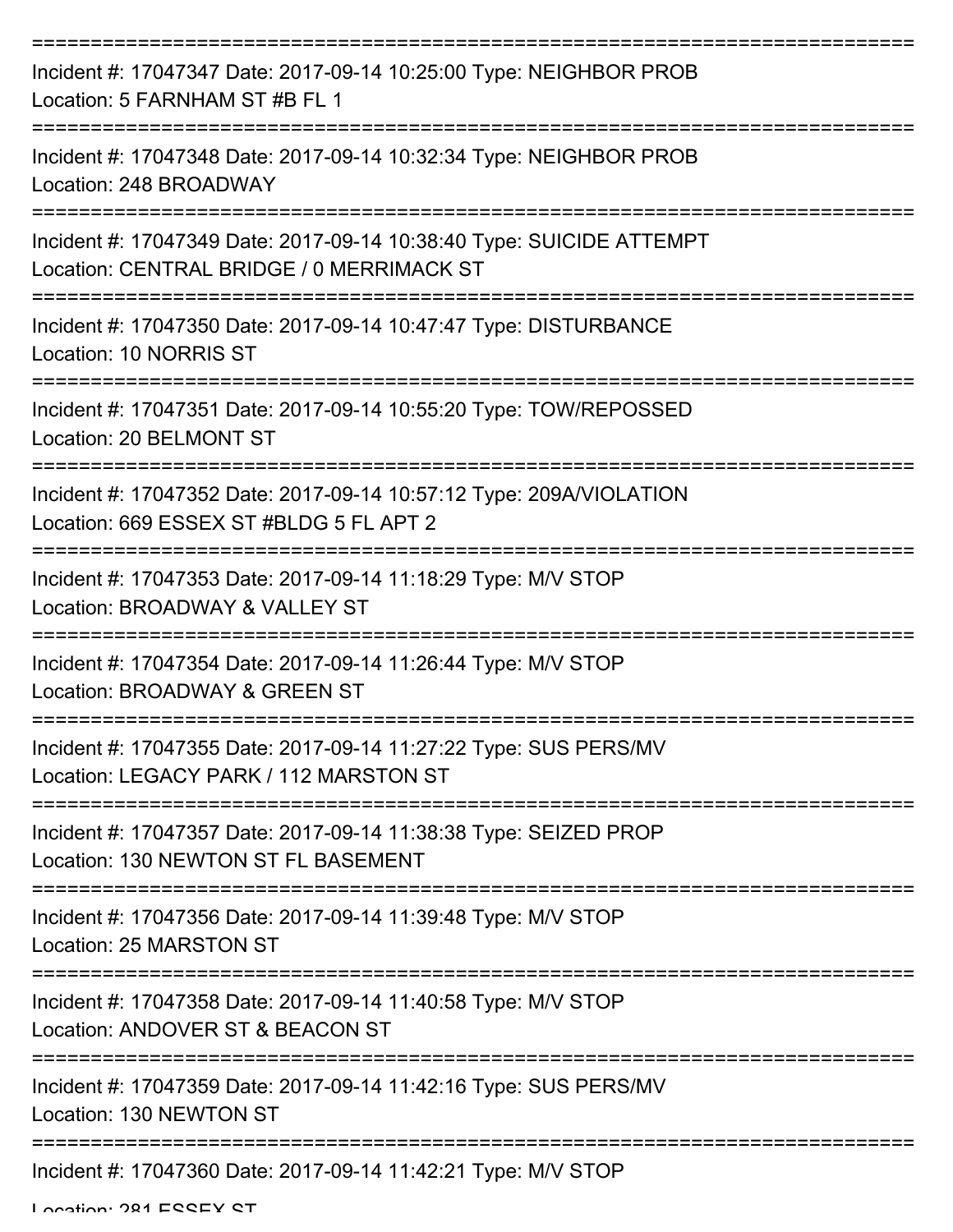| Incident #: 17047361 Date: 2017-09-14 11:46:36 Type: TOW OF M/V<br>Location: 270 CANAL ST                        |
|------------------------------------------------------------------------------------------------------------------|
| Incident #: 17047363 Date: 2017-09-14 11:47:03 Type: STOL/MV/PAS<br>Location: ALDER ST & HAMPSHIRE ST            |
| Incident #: 17047362 Date: 2017-09-14 11:49:38 Type: INVESTIGATION<br><b>Location: LOWELL ST</b>                 |
| Incident #: 17047364 Date: 2017-09-14 11:57:02 Type: SUS PERS/MV<br>Location: 34 HAVERHILL ST                    |
| Incident #: 17047365 Date: 2017-09-14 12:07:43 Type: AUTO ACC/NO PI<br>Location: NEWBURY ST & SUMMER ST          |
| Incident #: 17047366 Date: 2017-09-14 12:11:35 Type: SUICIDE ATTEMPT<br>Location: 360 BROADWAY                   |
| Incident #: 17047367 Date: 2017-09-14 12:38:08 Type: HARASSMENT<br>Location: 2 APPLETON ST                       |
| Incident #: 17047368 Date: 2017-09-14 12:50:27 Type: TRESPASSING<br>Location: MT VERNON LIQUORS / 421 S BROADWAY |
| Incident #: 17047371 Date: 2017-09-14 12:56:07 Type: STOL/MV/PAS<br>Location: 50 JUNIPER ST                      |
| Incident #: 17047369 Date: 2017-09-14 13:03:51 Type: M/V STOP<br>Location: BROADWAY & COMMON ST                  |
| Incident #: 17047370 Date: 2017-09-14 13:05:47 Type: M/V STOP<br>Location: COMMON ST & FRANKLIN ST               |
| Incident #: 17047372 Date: 2017-09-14 13:36:44 Type: A&B PAST<br>Location: 12 BEDFORD ST #2R                     |
| Incident #: 17047373 Date: 2017-09-14 13:45:14 Type: DRUG VIO<br>Location: 195 LAWRENCE ST                       |
| Incident #: 17047374 Date: 2017-09-14 13:47:07 Type: M/V STOP<br>Location: COMMON ST & FRANKLIN ST               |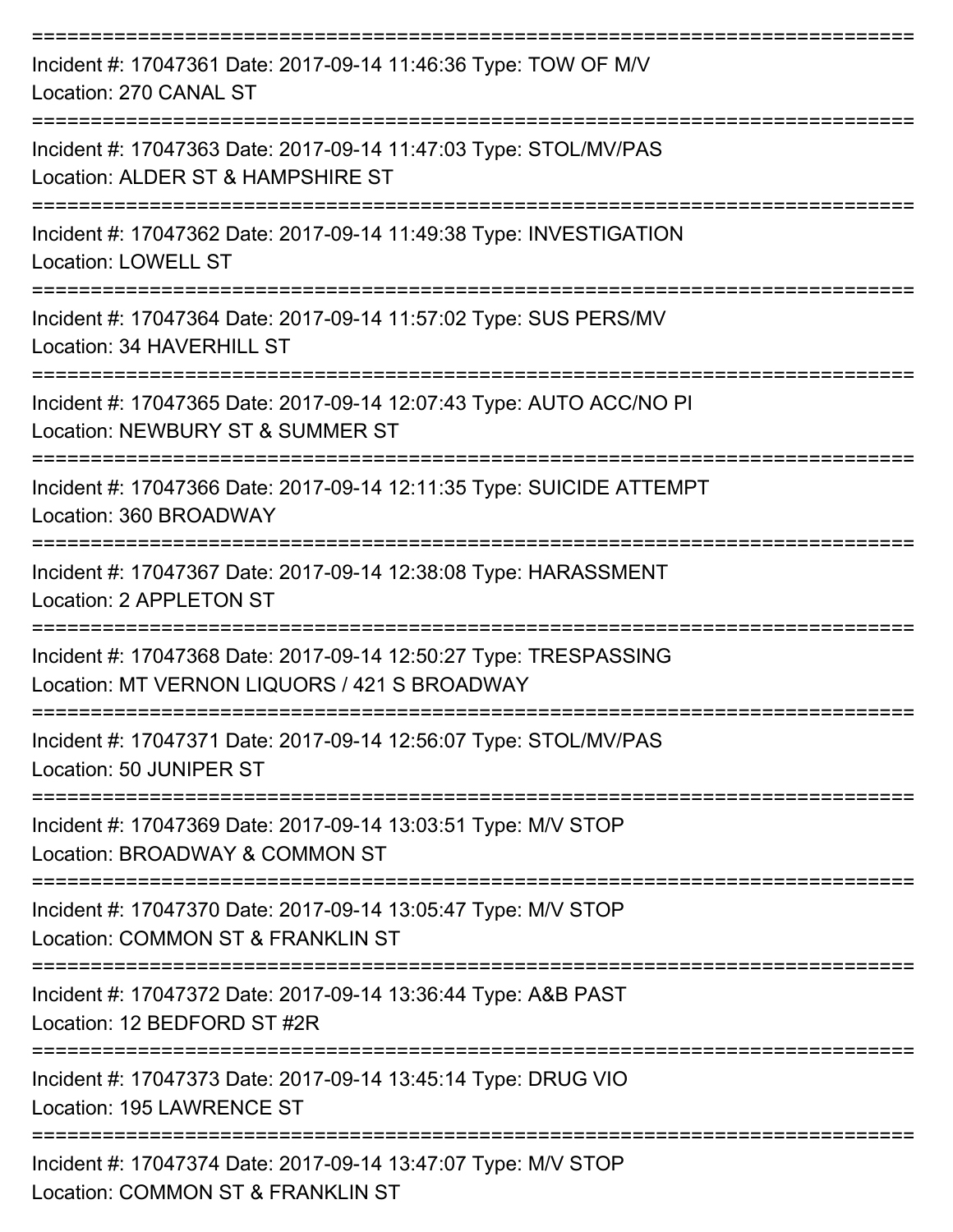| Incident #: 17047375 Date: 2017-09-14 13:51:56 Type: GENERAL SERV<br>Location: 32 LAWRENCE ST FL 2                                                                            |
|-------------------------------------------------------------------------------------------------------------------------------------------------------------------------------|
| ;=============================<br>Incident #: 17047378 Date: 2017-09-14 14:03:24 Type: TOW/REPOSSED<br>Location: 265 MERRIMACK ST                                             |
| Incident #: 17047377 Date: 2017-09-14 14:03:52 Type: LOST PROPERTY<br>Location: 90 LOWELL ST                                                                                  |
| ------------------------------<br>Incident #: 17047376 Date: 2017-09-14 14:03:53 Type: INVESTIGATION<br>Location: FROST SCHOOL / 33 HAMLET ST<br>:=========================== |
| Incident #: 17047380 Date: 2017-09-14 14:10:21 Type: NEIGHBOR PROB<br>Location: 381 CHESTNUT ST                                                                               |
| Incident #: 17047379 Date: 2017-09-14 14:13:57 Type: 209A/SERVE<br>Location: 151 BEACON AV                                                                                    |
| Incident #: 17047381 Date: 2017-09-14 14:32:49 Type: 209A/SERVE<br>Location: 246 FARNHAM ST                                                                                   |
| Incident #: 17047382 Date: 2017-09-14 14:37:18 Type: DRUG OVERDOSE<br>Location: 5 UNION ST                                                                                    |
| Incident #: 17047383 Date: 2017-09-14 14:57:31 Type: M/V STOP<br><b>Location: HIGH ST</b>                                                                                     |
| Incident #: 17047384 Date: 2017-09-14 15:12:03 Type: M/V STOP<br>Location: 34 S BROADWAY                                                                                      |
| Incident #: 17047385 Date: 2017-09-14 15:15:48 Type: M/V STOP<br>Location: 34 S BROADWAY                                                                                      |
| Incident #: 17047386 Date: 2017-09-14 15:21:29 Type: ASSSIT OTHER PD<br>Location: 2 APPLETON ST                                                                               |
| Incident #: 17047387 Date: 2017-09-14 15:23:13 Type: AUTO ACC/NO PI<br>Location: 1 GENERAL ST                                                                                 |
| Incident #: 17047389 Date: 2017-09-14 15:26:13 Type: SUS PERS/MV<br>Location: 556 HAVERHILL ST                                                                                |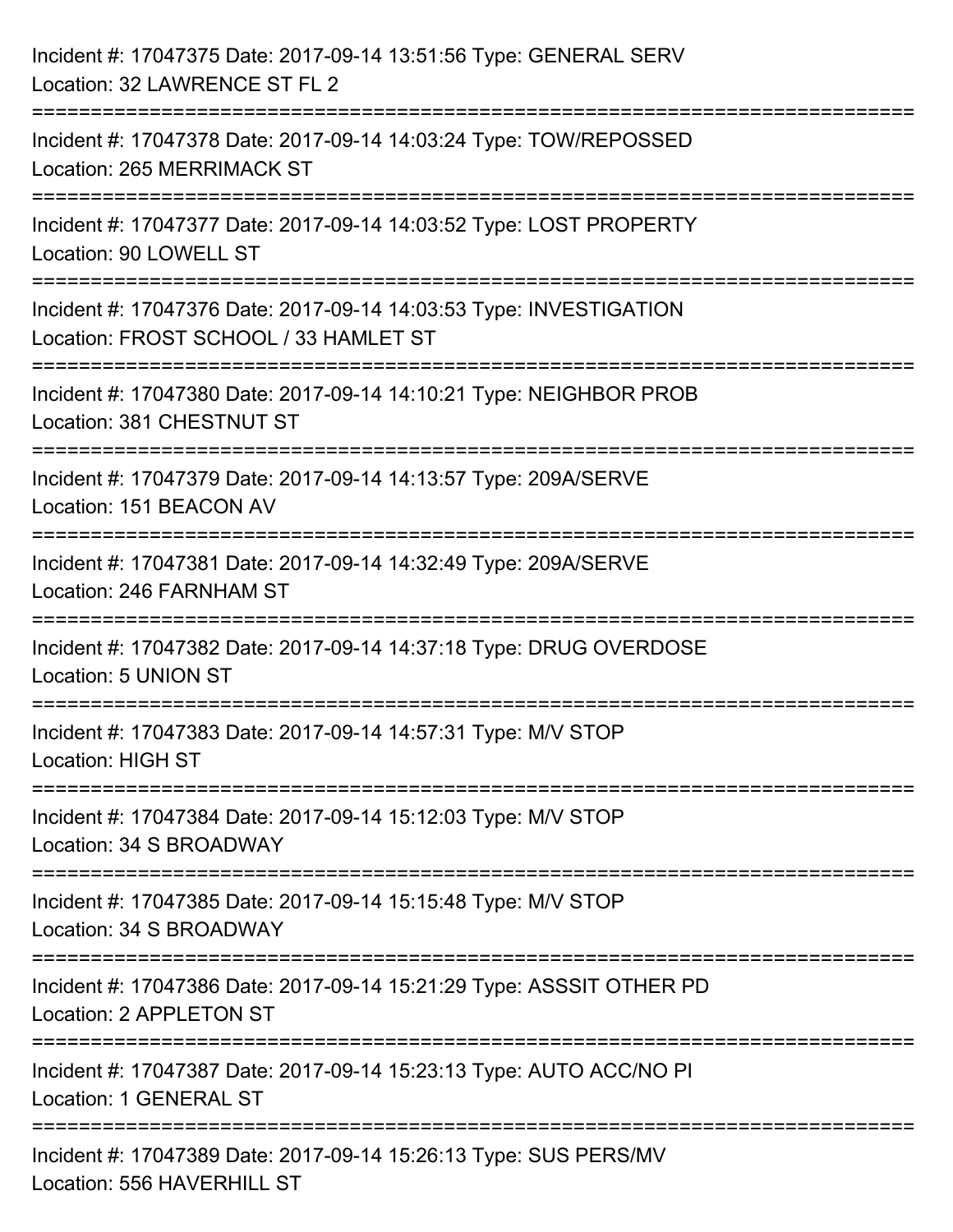| Incident #: 17047388 Date: 2017-09-14 15:26:42 Type: FIGHT<br>Location: 13 E LAUREL ST                                                        |
|-----------------------------------------------------------------------------------------------------------------------------------------------|
| Incident #: 17047391 Date: 2017-09-14 15:30:35 Type: 209A/SERVE<br>Location: 86 KNOX ST                                                       |
| Incident #: 17047390 Date: 2017-09-14 15:32:05 Type: SHOPLIFTING<br>Location: MARKETBASKET / 700 ESSEX ST<br>-------------------------------- |
| Incident #: 17047392 Date: 2017-09-14 15:36:59 Type: MV/BLOCKING<br>Location: OAK ST & SHORT ST                                               |
| Incident #: 17047394 Date: 2017-09-14 15:45:29 Type: LIC PLATE STO<br>Location: 2 ALDEN CT                                                    |
| Incident #: 17047393 Date: 2017-09-14 15:49:08 Type: AUTO ACC/NO PI<br>Location: 604 HAVERHILL ST                                             |
| Incident #: 17047395 Date: 2017-09-14 15:59:52 Type: DISTURBANCE<br>Location: 245 JACKSON ST #1 FL 1                                          |
| Incident #: 17047396 Date: 2017-09-14 16:00:37 Type: M/V STOP<br>Location: EXETER ST & WINTHROP AV                                            |
| Incident #: 17047397 Date: 2017-09-14 16:08:46 Type: AUTO ACC/UNK PI<br>Location: PERROTTA'S SUPER DRUG / 292 PROSPECT ST                     |
| Incident #: 17047398 Date: 2017-09-14 16:13:57 Type: AUTO ACC/NO PI<br>Location: CANAL ST & MARSTON ST                                        |
| Incident #: 17047399 Date: 2017-09-14 16:17:23 Type: AUTO ACC/NO PI<br>Location: FARLEY ST & S BROADWAY                                       |
| Incident #: 17047400 Date: 2017-09-14 16:20:36 Type: DRUG OVERDOSE<br>Location: 687 ESSEX ST                                                  |
| Incident #: 17047401 Date: 2017-09-14 16:21:09 Type: LOST PROPERTY<br>Location: 36 BOYLSTON ST                                                |
| Incident #: 17047402 Date: 2017-09-14 16:56:16 Type: AUTO ACC/NO PI<br>Location: BROADWAY & LOWELL ST                                         |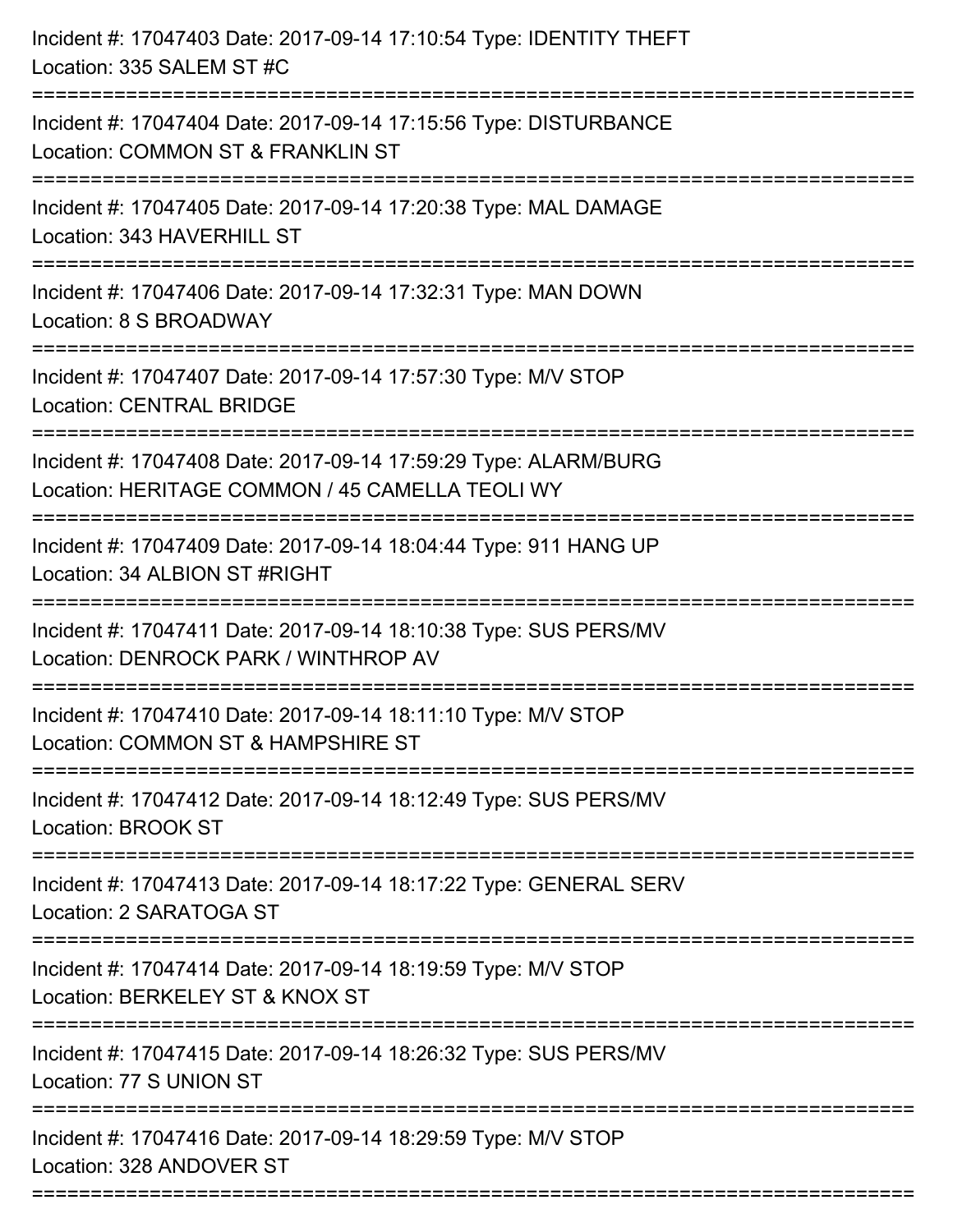Location: 189 ARLINGTON ST

| Incident #: 17047418 Date: 2017-09-14 18:41:47 Type: WOMAN DOWN<br>Location: BROADWAY & COMMON ST                        |
|--------------------------------------------------------------------------------------------------------------------------|
| Incident #: 17047419 Date: 2017-09-14 18:46:53 Type: ANIMAL COMPL<br>Location: 22 BYRON AV                               |
| Incident #: 17047420 Date: 2017-09-14 18:47:38 Type: M/V STOP<br>Location: ERVING AV & LAWRENCE ST                       |
| Incident #: 17047421 Date: 2017-09-14 18:51:16 Type: WARRANT SERVE<br>Location: 100 BAILEY ST #2                         |
| Incident #: 17047422 Date: 2017-09-14 18:57:03 Type: WARRANT SERVE<br>Location: LAWRENCE GENERAL HOSPITAL / 1 GENERAL ST |
| Incident #: 17047423 Date: 2017-09-14 18:59:35 Type: M/V STOP<br>Location: MARKET ST & S UNION ST                        |
| Incident #: 17047424 Date: 2017-09-14 19:00:44 Type: M/V STOP<br>Location: CANAL ST & UNION ST                           |
| Incident #: 17047425 Date: 2017-09-14 19:02:25 Type: M/V STOP<br>Location: AMESBURY ST & LAWRENCE ST                     |
| Incident #: 17047426 Date: 2017-09-14 19:04:44 Type: M/V STOP<br>Location: BRUCE ST & JACKSON ST                         |
| Incident #: 17047427 Date: 2017-09-14 19:05:25 Type: M/V STOP<br>Location: MERRIMACK ST & S BROADWAY                     |
| Incident #: 17047428 Date: 2017-09-14 19:10:42 Type: M/V STOP<br>Location: 530 BROADWAY                                  |
| Incident #: 17047430 Date: 2017-09-14 19:13:28 Type: VIO 209A<br>Location: 296 AMES ST                                   |
| Incident #: 17047429 Date: 2017-09-14 19:13:40 Type: TOW OF M/V<br>Location: LAWRENCE ST & METHUEN ST                    |
|                                                                                                                          |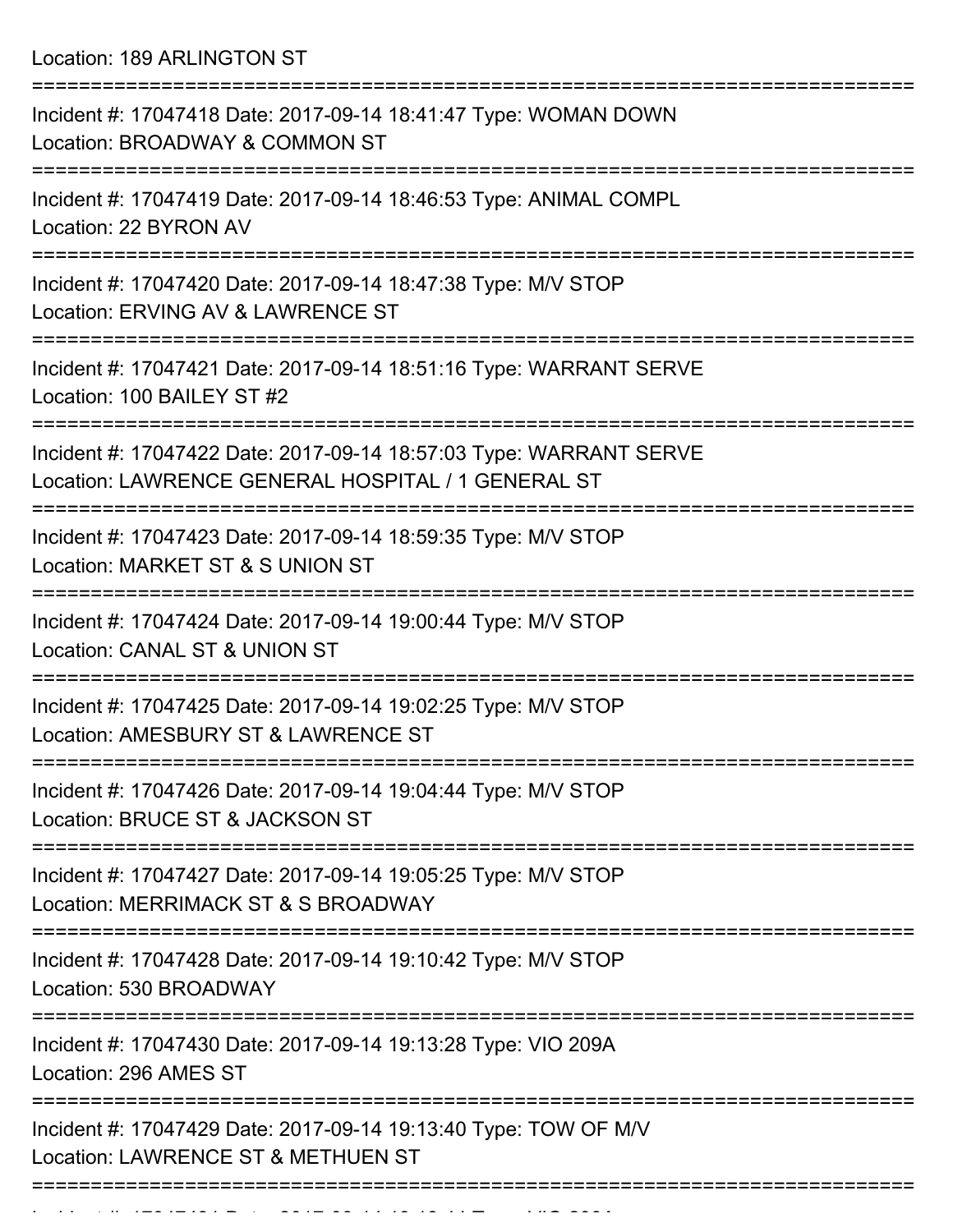Location: 61 COLUMBUS AV

| Incident #: 17047432 Date: 2017-09-14 19:20:51 Type: LARCENY/PAST<br>Location: TREMONT ST & WEST ST                           |
|-------------------------------------------------------------------------------------------------------------------------------|
| Incident #: 17047433 Date: 2017-09-14 19:23:59 Type: M/V STOP<br>Location: FRANKLIN ST & LOWELL ST                            |
| Incident #: 17047434 Date: 2017-09-14 19:25:32 Type: AUTO ACC/NO PI<br>Location: 106 AMES ST                                  |
| Incident #: 17047435 Date: 2017-09-14 19:26:52 Type: CK WELL BEING<br>Location: 6 GORHAM ST                                   |
| Incident #: 17047436 Date: 2017-09-14 19:47:50 Type: M/V STOP<br>Location: 2 GROVE ST                                         |
| Incident #: 17047437 Date: 2017-09-14 19:49:59 Type: MEDIC SUPPORT<br>Location: BROTHERS PIZZA / 145 LAWRENCE ST              |
| Incident #: 17047438 Date: 2017-09-14 19:50:29 Type: GENERAL SERV<br>Location: 118 SALEM ST                                   |
| Incident #: 17047439 Date: 2017-09-14 19:53:17 Type: AUTO ACC/NO PI<br>Location: 438 HAMPSHIRE ST                             |
| Incident #: 17047440 Date: 2017-09-14 19:53:20 Type: DOMESTIC/PROG<br>Location: 12 TEXAS AV FL 1                              |
| Incident #: 17047441 Date: 2017-09-14 20:05:49 Type: SUS PERS/MV<br>Location: 381 CHESTNUT ST                                 |
| Incident #: 17047442 Date: 2017-09-14 20:07:58 Type: SUS PERS/MV<br>Location: 381 CHESTNUT ST                                 |
| ==========================<br>Incident #: 17047443 Date: 2017-09-14 20:19:47 Type: TOW OF M/V<br>Location: 188 E HAVERHILL ST |
| Incident #: 17047445 Date: 2017-09-14 20:24:58 Type: CK WELL BEING<br>Location: 34 WELLS ST                                   |
|                                                                                                                               |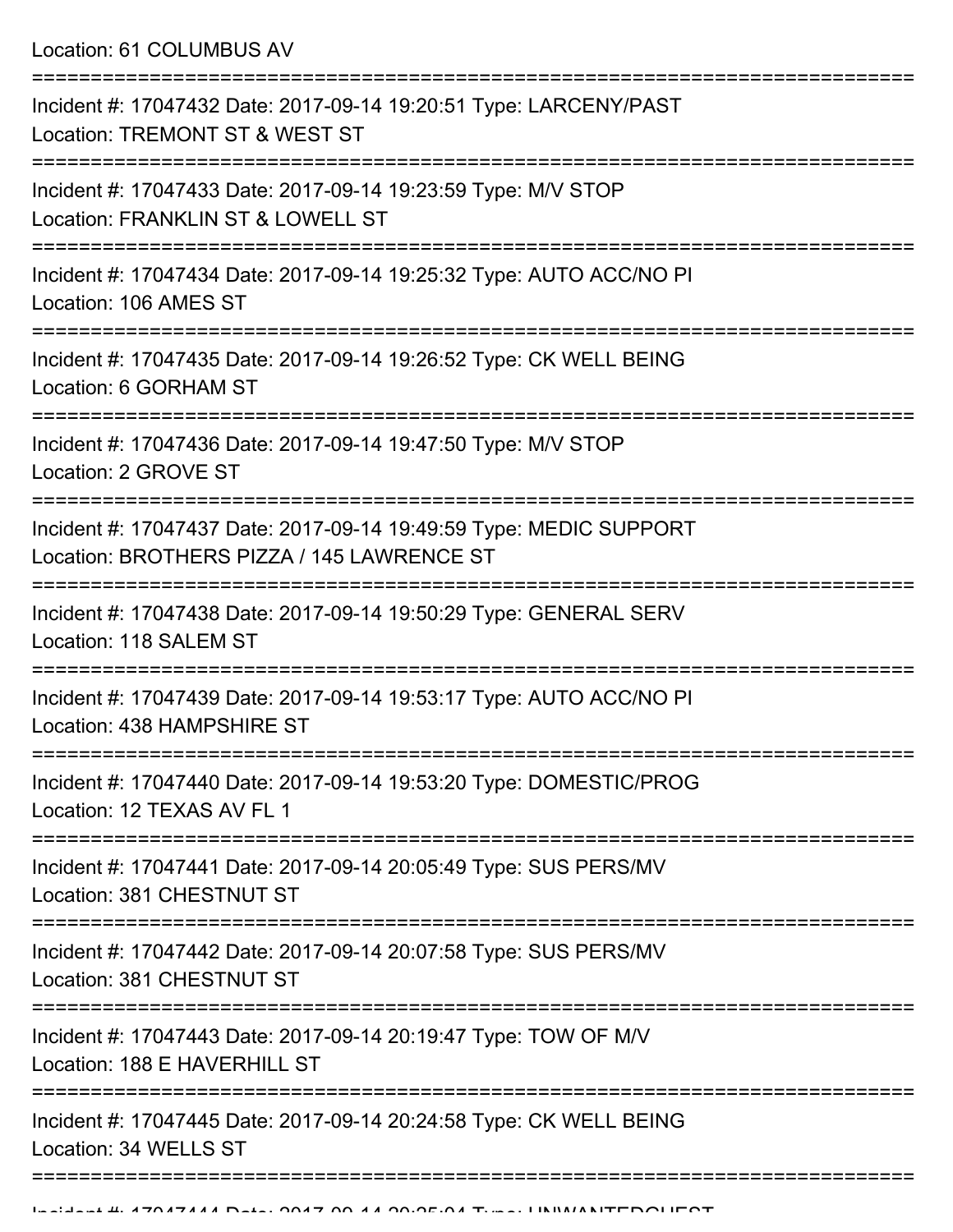| Location: 176 BAILEY ST FL 1                                                                                                           |
|----------------------------------------------------------------------------------------------------------------------------------------|
| Incident #: 17047447 Date: 2017-09-14 20:36:03 Type: CK WELL BEING<br>Location: 57 GROTON ST FL 3                                      |
| Incident #: 17047446 Date: 2017-09-14 20:36:09 Type: NOISE ORD<br>Location: 38 POPLAR ST                                               |
| Incident #: 17047448 Date: 2017-09-14 20:45:06 Type: UNWANTEDGUEST<br>Location: 11 BYRON AV #2<br>;================================    |
| Incident #: 17047449 Date: 2017-09-14 20:48:13 Type: KEEP PEACE<br>Location: 176 BAILEY ST                                             |
| Incident #: 17047450 Date: 2017-09-14 20:49:38 Type: WARRANT SERVE<br>Location: PRIMO'S LIQUORS / 450 HAVERHILL ST                     |
| Incident #: 17047451 Date: 2017-09-14 20:59:08 Type: DOMESTIC/PROG<br>Location: PRIMO'S LIQUORS / 450 HAVERHILL ST                     |
| :=====================================<br>Incident #: 17047452 Date: 2017-09-14 21:17:30 Type: LOUD NOISE<br>Location: 149 BERKELEY ST |
| Incident #: 17047453 Date: 2017-09-14 21:19:44 Type: TOW/REPOSSED<br>Location: 96 FARNHAM ST                                           |
| Incident #: 17047454 Date: 2017-09-14 21:20:57 Type: M/V STOP<br><b>Location: CHICKERING ST</b>                                        |
| Incident #: 17047455 Date: 2017-09-14 21:24:17 Type: SUS PERS/MV<br>Location: HAVERHILL ST & RAILROAD ST                               |
| Incident #: 17047456 Date: 2017-09-14 21:28:35 Type: M/V STOP<br>Location: MERRIMACK ST & S UNION ST                                   |
| Incident #: 17047457 Date: 2017-09-14 21:31:55 Type: DISTURBANCE<br>Location: 17 ERVING AV FL 3                                        |
| Incident #: 17047458 Date: 2017-09-14 21:46:15 Type: M/V STOP<br><b>Location: 40 LAWRENCE ST</b>                                       |
|                                                                                                                                        |

Incident #: 17047459 Date: 2017-09-14 22:05:45 Type: FIGHT